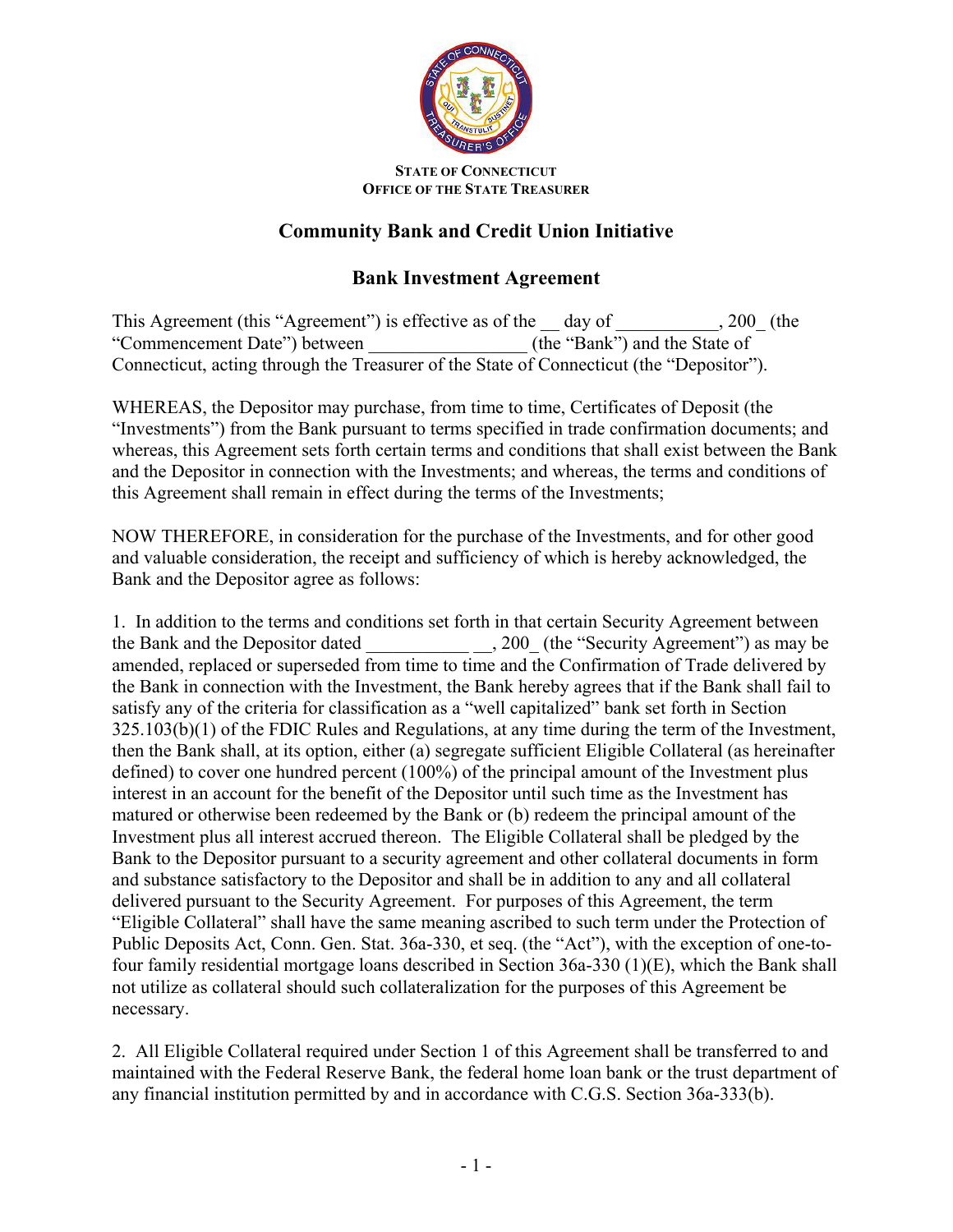3. The Bank hereby agrees to execute any and all documents reasonably required by the Depositor to effectuate and/or further the purposes of this Agreement, including, without limitation, the execution of any security agreement that may be required by the Depositor under Section 1 hereof.

4. The Bank represents and warrants that the Bank has full power and authority to enter into and perform fully the terms of this Agreement and that the execution of this Agreement by the Signatory of the Bank on behalf of the Bank is duly authorized and, upon execution and delivery, this Agreement shall be binding upon the Bank in accordance with its terms.

5. In lieu of furnishing Eligible Collateral required by Section 1 of this Agreement, all or any portion of the principal amount of the Investment plus accrued interest may be secured by a private insurance policy issued by a AAA-rated insurance company.

6. This Agreement shall be governed by and construed in accordance with the laws of the State of Connecticut and the laws of the United States of America.

7. The obligations of the Bank under this Agreement, including its obligation to furnish Eligible Collateral hereunder, shall be in addition to its obligations under the Security Agreement.

8. The Depositor certifies that its correct taxpayer identification number is 06-6000798, and that the State of Connecticut is not subject to backup withholding.

9. Exhibit A specifies the representatives of the Depositor who are authorized to approve transactions and provide directions to the Bank with respect to the investment, purchase, sale, maturity, redemption or other disposition of the Investments. All proceeds must be wired to the State of Connecticut. Wire instructions listed in Exhibit A.

10. This Agreement may be executed in any number of counterparts, each of which shall be an original, but which, shall constitute one and the same instrument.

[ Signature Page Follows]